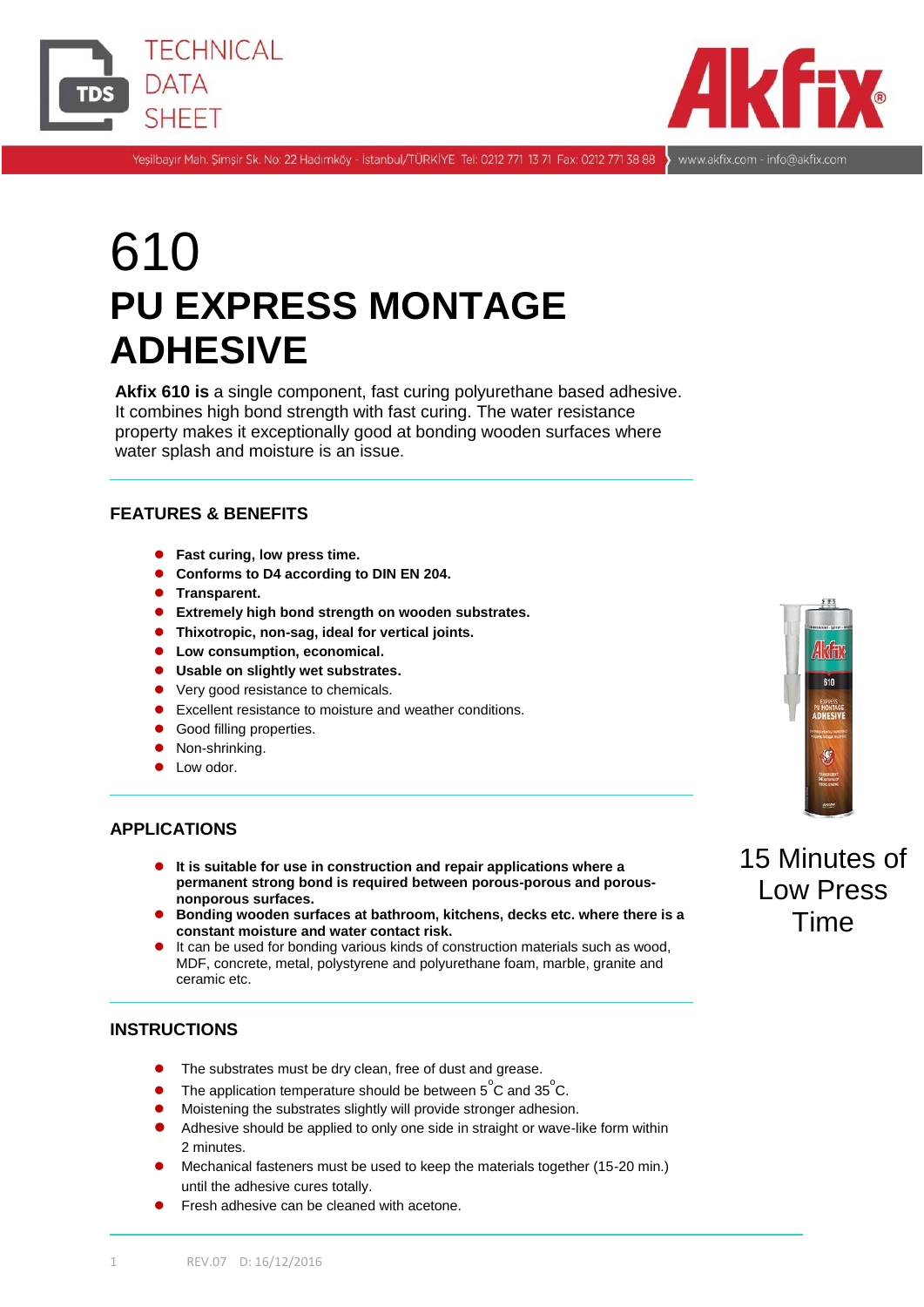



Yeşilbayır Mah. Şimşir Sk. No: 22 Hadımköy - İstanbul/TÜRKİYE Tel: 0212 771 13 71 Fax: 0212 771 38 88 > www.akfix.com - info@akfix.com

# **STANDARDS**

Meets or exceeds the requirements of the following specifications:

- D4 classification according to DIN EN 204.
- Tested according to DIN EN 14257 (WATT 91).

#### **RESTRICTIONS;**

- Storage above 35 $\,^0$ C may shorten the shelf life
- Not suitable for polyethylene, polypropylene, nylon, ABS, PTFE
- **•** Should be tested before application for specific substrates

## **STORAGE AND SHELF LIFE;**

12 months between 5 $\mathrm{^{0}C}$  and 25 $\mathrm{^{0}C}$  in closed original packaging.

# **SAFETY & DISPOSAL**

Contains Diphenylmethane-4,4 di-isocyanate. Corrosive and irritating to eyes, skin and lungs. Harmful if swallowed. Wear chemical resistant gloves and eye protection when in contact. Keep container tightly closed when not in use. Prevent spillages.

# **PROPERTIES**

| <b>Basis</b>                                | : Polyurethane prepolymer                             |              |
|---------------------------------------------|-------------------------------------------------------|--------------|
| Color                                       | : Transparent                                         |              |
| <b>Density</b>                              | : $1.13 \pm 0.03$ gr/ml                               |              |
| <b>Tack-Free Time</b>                       | : 5 – 10 min. (at 23°C and %50 R.H.)                  |              |
| Consistency                                 | : Thixotropic                                         |              |
| <b>Consumption</b>                          | : Approx. 150 $g/m^2$                                 |              |
| Shrinkage                                   | : None                                                |              |
| <b>Pressing Time</b>                        | : $15 - 20$ min.*                                     |              |
| <b>Temperature Resistance</b>               | : -20 $^{\circ}$ C to +80 $^{\circ}$ C                |              |
| <b>Application Temperature</b>              | : +5 $\mathrm{^{\circ}C}$ to +35 $\mathrm{^{\circ}C}$ |              |
| <b>Maximum Shear Strength (beech-beech)</b> |                                                       |              |
| After 15 min                                | : > 50 kgf/cm <sup>2</sup>                            |              |
| After 24 hours                              | : $>$ 100 kgf/cm <sup>2</sup>                         |              |
| After 7 days                                | : $\approx$ 120 kgf/cm <sup>2</sup>                   | (DIN EN 205) |
| After 7 days at 80 °C                       | : $\approx 100$ kgf/cm <sup>2</sup>                   | (WATT 91)    |

\*Pressing time depends on ambiance conditions (temperature, humidity etc.) and porosity of the surfaces to be bonded.